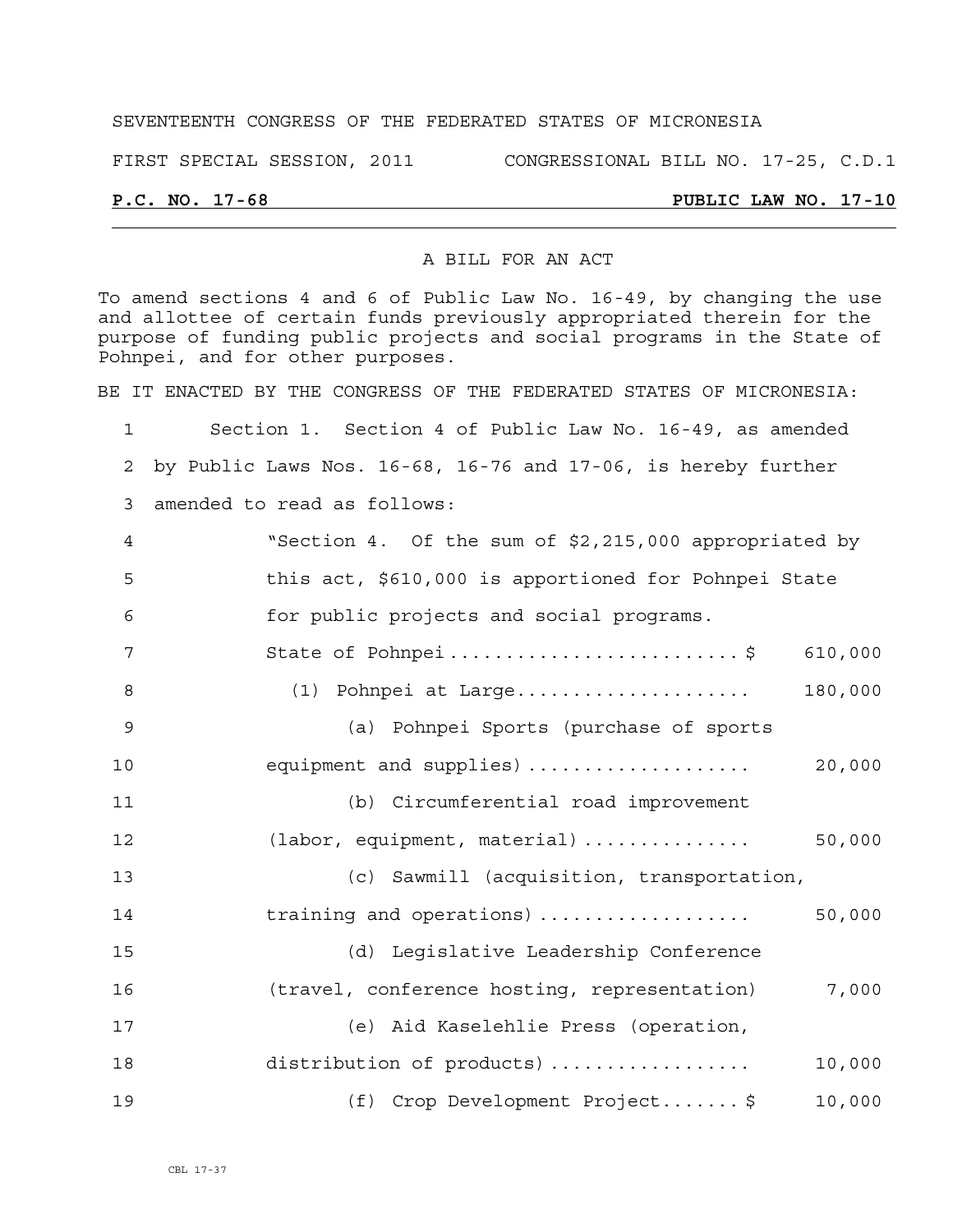# **P.C. NO. 17-68 PUBLIC LAW NO. 17-10**

| 1  | (g) Pohnpei Judicial Conference hosting     | 3,000   |  |
|----|---------------------------------------------|---------|--|
| 2  | (h) Enpein water system/road                |         |  |
| 3  | $improvement$                               | 10,000  |  |
| 4  |                                             | 10,000  |  |
| 5  | (j) Kolonia roads improvement               | 10,000  |  |
| 6  | $(2)$ Election District No. 1               | 200,000 |  |
| 7  | (a) Matching share for USDA Rural           |         |  |
| 8  | Development grant for purchase of Kolonia   |         |  |
| 9  | Town Police vehicles and related equipment. | 32,500  |  |
| 10 | (b) Sapwuafik Municipal                     |         |  |
| 11 | Office renovations                          | 10,000  |  |
| 12 | (c) Election District No. 1 operation       | 50,000  |  |
| 13 | (d) Nukuoro Municipal Office                |         |  |
| 14 |                                             | 10,000  |  |
| 15 | (e) Road maintenance/construction/          |         |  |
| 16 |                                             |         |  |
| 17 | (f) Matching share for USDA Rural           |         |  |
| 18 | Development grant for solar street lights   | 22,500  |  |
| 19 | (g) Kapinga Youth                           | 2,000   |  |
| 20 | Soledi road construction<br>(h)             | 8,000   |  |
| 21 | Election District No. 2<br>(3)              | 180,000 |  |
| 22 | Teacher aide/Library aide<br>(a)            |         |  |
| 23 | (salary/retroactive pay)                    | 5,000   |  |
| 24 | Cook (salary/retroactive pay)<br>(b)        | 2,000   |  |
| 25 | School fence matching\$<br>(c)              | $-0-$   |  |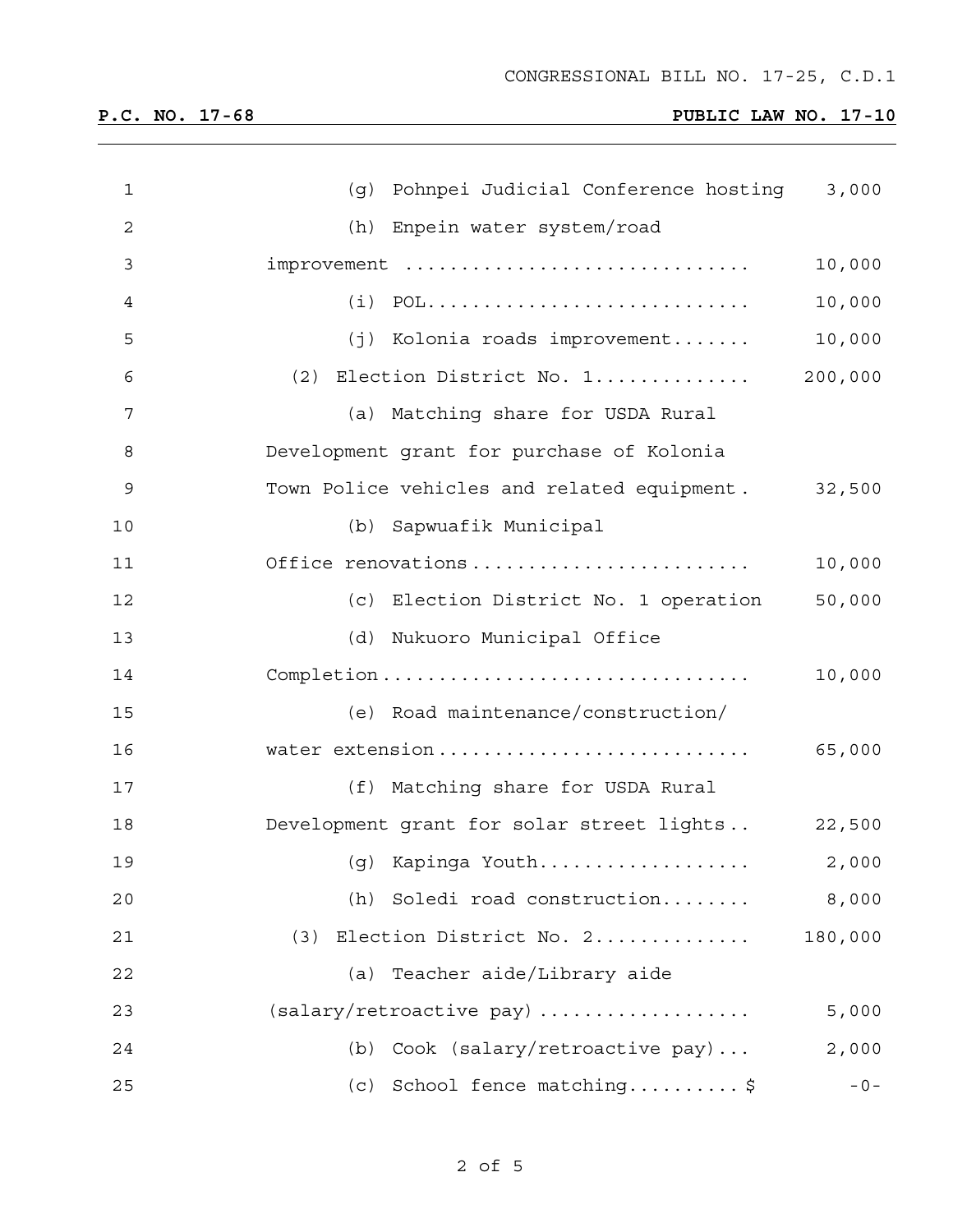# **P.C. NO. 17-68 PUBLIC LAW NO. 17-10**

| $\mathbf{1}$   | (d) Students' financial assistance                        | 18,100   |  |  |  |
|----------------|-----------------------------------------------------------|----------|--|--|--|
| $\sqrt{2}$     | (e) Civic centers                                         | 15,000   |  |  |  |
| 3              | (f)<br>Secondary roads improvement                        | 75,000   |  |  |  |
| $\overline{4}$ | Madolenihmw High School Bus driver 4,000<br>(g)           |          |  |  |  |
| 5              | (h) Water Delivery                                        | 20,000   |  |  |  |
| 6              | (i) Madolenihmw Municipal                                 |          |  |  |  |
| 7              | Government-Executive Branch subsidy                       | 15,000   |  |  |  |
| 8              | (j) Micronesian Management Services.                      | 19,000   |  |  |  |
| 9              | $(k)$ Island Equipment Co./Hideout                        | 6,900    |  |  |  |
| 10             | (4) Election District No. 3                               | 50,000   |  |  |  |
| 11             | (a) Election District No. 3. Operation                    | 50,000'' |  |  |  |
| 12             | Section 2. Section 6 of Public Law No. 16-49 is hereby    |          |  |  |  |
| 13             | amended to read as follows:                               |          |  |  |  |
| 14             | "Section 6. Allotment and management of funds and lapse   |          |  |  |  |
| 15             | date. All funds appropriated by this act shall be         |          |  |  |  |
| 16             | allotted, managed, administered and accounted for in      |          |  |  |  |
| 17             | accordance with applicable law, including, but not        |          |  |  |  |
| 18             | limited to, the Financial Management Act of 1979. The     |          |  |  |  |
| 19             | allottee shall be responsible for ensuring that these     |          |  |  |  |
| 20             | funds, or so much thereof as may be necessary, are used   |          |  |  |  |
| 21             | solely for the purpose specified in this act, and that no |          |  |  |  |
| 22             | obligations are incurred in excess of the sum             |          |  |  |  |
| 23             | appropriated. The allottee of funds appropriated under    |          |  |  |  |
| 24             | sections 2 and 4 of this act shall be the President of    |          |  |  |  |
| 25             | the Federated States of Micronesia or his designee;       |          |  |  |  |

3 of 5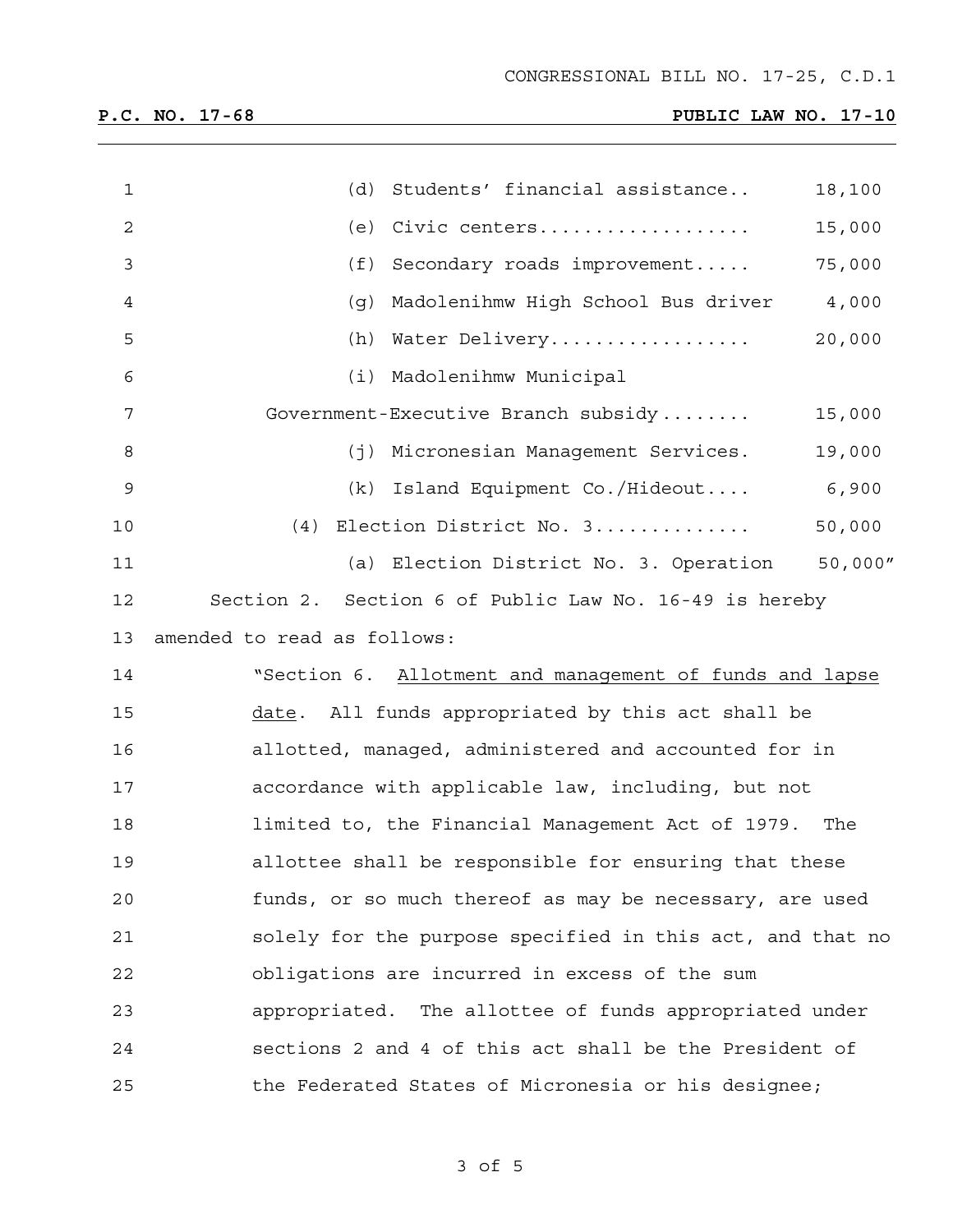# **P.C. NO. 17-68 PUBLIC LAW NO. 17-10**

| 1              | PROVIDED THAT the allottee of funds appropriated under        |  |  |  |  |  |  |
|----------------|---------------------------------------------------------------|--|--|--|--|--|--|
| $\overline{c}$ | section $4(1)(b)$ shall be the Pohnpei Transportation         |  |  |  |  |  |  |
| 3              | Authority and the allottee of the funds appropriated          |  |  |  |  |  |  |
| 4              | under section $4(1)(i)$ shall be the Mayor of Kolonia Town    |  |  |  |  |  |  |
| 5              | Government. The allottee of funds appropriated under          |  |  |  |  |  |  |
| 6              | section 3 of this act shall be the Governor of Yap State.     |  |  |  |  |  |  |
| 7              | The allottee of funds appropriated under subsections          |  |  |  |  |  |  |
| 8              | $5(1)(2)(4)(5)(6)$ , $(7)$ and $(8)$ of this act shall be the |  |  |  |  |  |  |
| $\mathsf 9$    | Chuuk State Commission on Improvement Project (CSCIP).        |  |  |  |  |  |  |
| 10             | The allottee of funds appropriated under subsection 5(3)      |  |  |  |  |  |  |
| 11             | of this act shall be the Executive Director of the            |  |  |  |  |  |  |
| 12             | Northern Namoneas Social and Economic Development             |  |  |  |  |  |  |
| 13             | Authority. The funds appropriated by this act shall           |  |  |  |  |  |  |
| 14             | remain available until fully expended."                       |  |  |  |  |  |  |
| 15             |                                                               |  |  |  |  |  |  |
| 16             |                                                               |  |  |  |  |  |  |
| 17             |                                                               |  |  |  |  |  |  |
| 18             |                                                               |  |  |  |  |  |  |
| 19             |                                                               |  |  |  |  |  |  |
| 20             |                                                               |  |  |  |  |  |  |
| 21             |                                                               |  |  |  |  |  |  |
| 22             |                                                               |  |  |  |  |  |  |
| 23             |                                                               |  |  |  |  |  |  |
| 24             |                                                               |  |  |  |  |  |  |
| 25             | This act shall become law upon approval by the<br>Section 3.  |  |  |  |  |  |  |